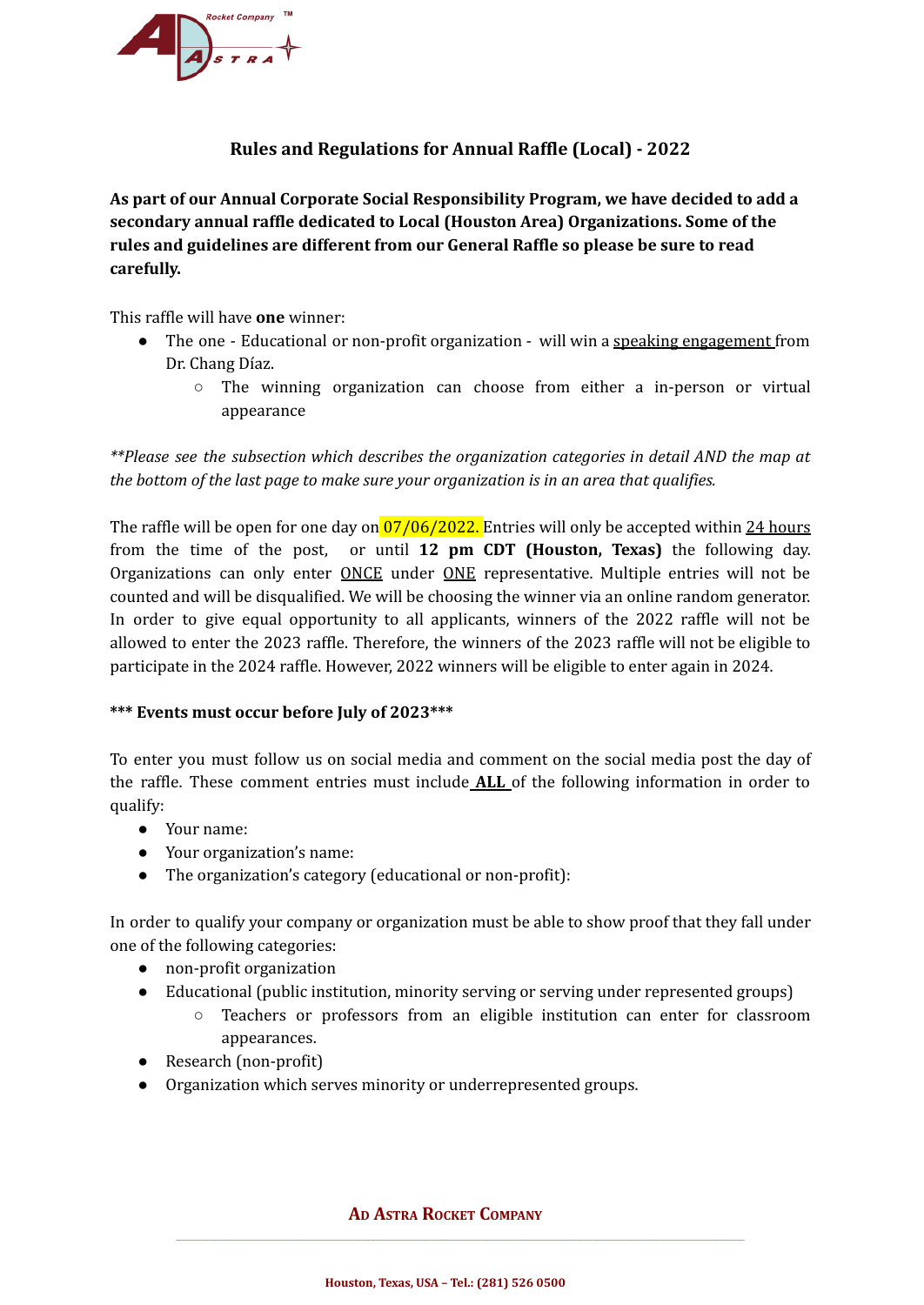

If you choose to have an in-person event we ask that you abide by the following guidelines:

- We require the event take place within the mark territory shown on the map on the last page of this document.
- Please note, should the event be in-person, that Dr. Franklin Chang Diaz will be bringing with him one or two staff members to this event. The staff members will be there in order to take photographs and manage the merchandise table.
- Merchandise table: We require the winning organization to allot an area for our team to set up a merchandise table. It is important to note that 100% of the proceeds from the sales of Ad Astra Rocket Company merchandise goes directly into supporting company projects such as the development of the VASIMR® engine and our work in renewable energy. The table can also act as an area for Dr. Chang Diaz to sign books and/or take photos (pending COVID protocols).
- Health and safety protocols: We ask that the winning organization provide COVID guidelines for the event at the time the event is scheduled. A book signing / photo op opportunity will be determined internally once the guidelines are received.

## *\*\*\* Meeting this criteria does not indicate an automatic qualification, each winner will be evaluated on a case by case basis \*\*\**

*\*\*\*THE FOLLOWING DOES NOT QUALIFY : family events, birthday parties, personal phone calls, commencement speeches, ect.\*\*\**

**A<sup>D</sup> ASTRA ROCKET COMPANY**